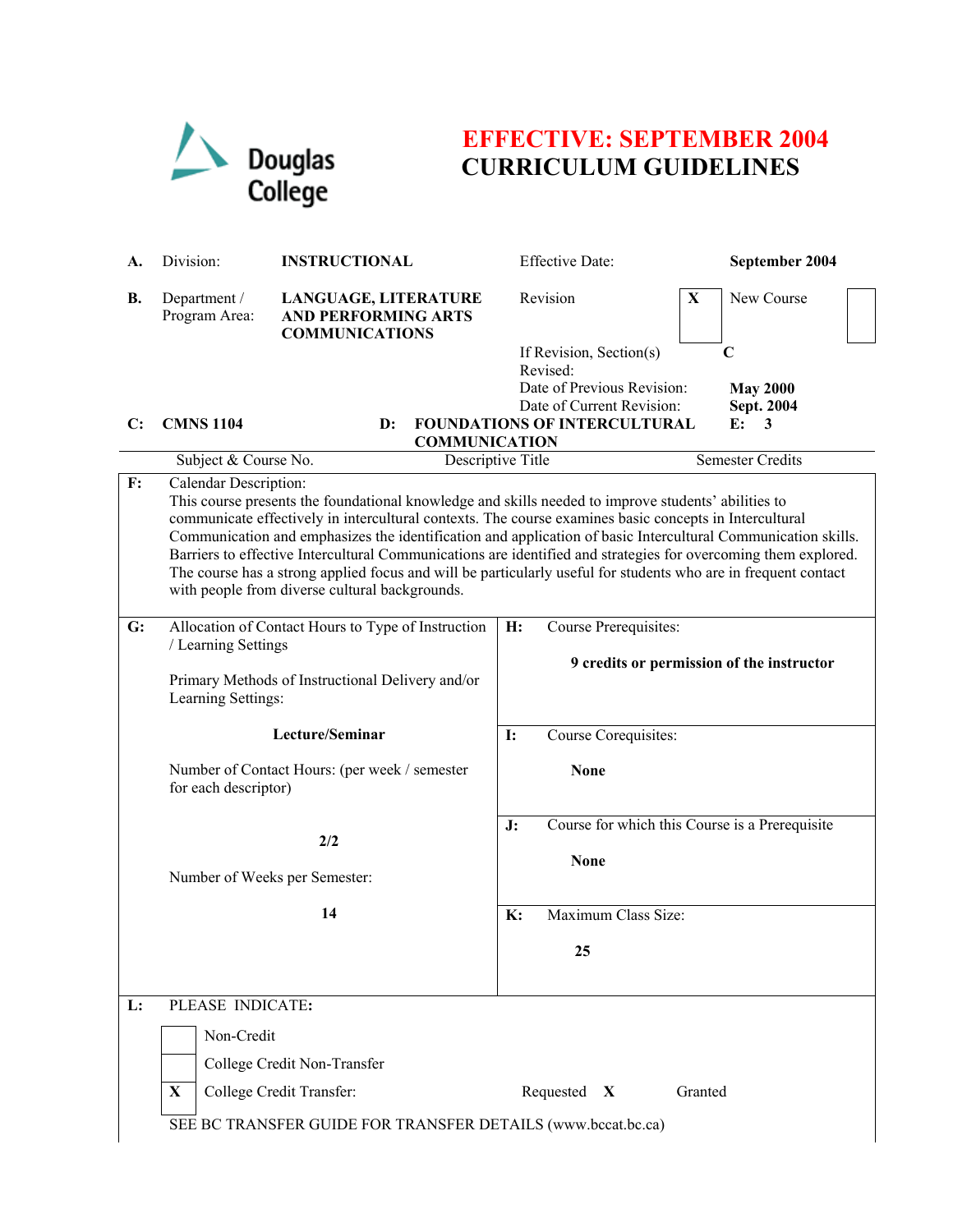#### **M:** Course Objectives / Learning Outcomes

## Knowledge:

Upon completion of the course, successful students will be able to:

- 1. explain on the basic concepts of Intercultural communication,
- 2. identify foundational Intercultural Communication skills,
- 3. describe the major factors influencing the communication process in an intercultural context.

## Skills:

Upon completion of the course, successful students will be able to:

- 1. demonstrate an increased ability to be reflective and aware of their own cultural background and the influence this background has on their expectations for communication in an intercultural context,
- 2. adjust expectations and apply strategies and techniques for communicating more effectively with people from different cultures,
- 3. demonstrate an increased sensitivity to issues in Intercultural Communication (e.g. ethical issues),
- 4. clarify and articulate their personal motivations for developing effective Intercultural Communication competence.

### Attitude:

Upon completion of the course, successful students will be able to:

- 1. increase their involvement in, and enjoyment and appreciation of, intercultural interactions,
- 2. increase their motivation to improve Intercultural Communication skills

## **N:** Course Content:

- 1. Why study Intercultural Communications? Focus: introduces Intercultural Communication as a field
	- a) Important interrelated terms
		- Intercultural relations
		- International communication
		- Multicultural communication
		- Cross-cultural communication
		- Inter-ethnic communication
		- Inter-racial communication
	- b) Components of Intercultural Communication
		- Knowledge
		- Skills
		- Attitudes

c) Advantages of intercultural competence

- Personal
- Social
- Professional
- 2. What do we mean by communication? Focus: defines the concept of communication in general and examines the influence of context on communication
	- a) Defining communication
		- The process of perception (selection, organization, and interpretation)
		- Models of the communication process (linear, circular and transactional models)
		- Communication principles
	- b) Understanding communication and context
		- Confirming and disconfirming communication
		- Communication climate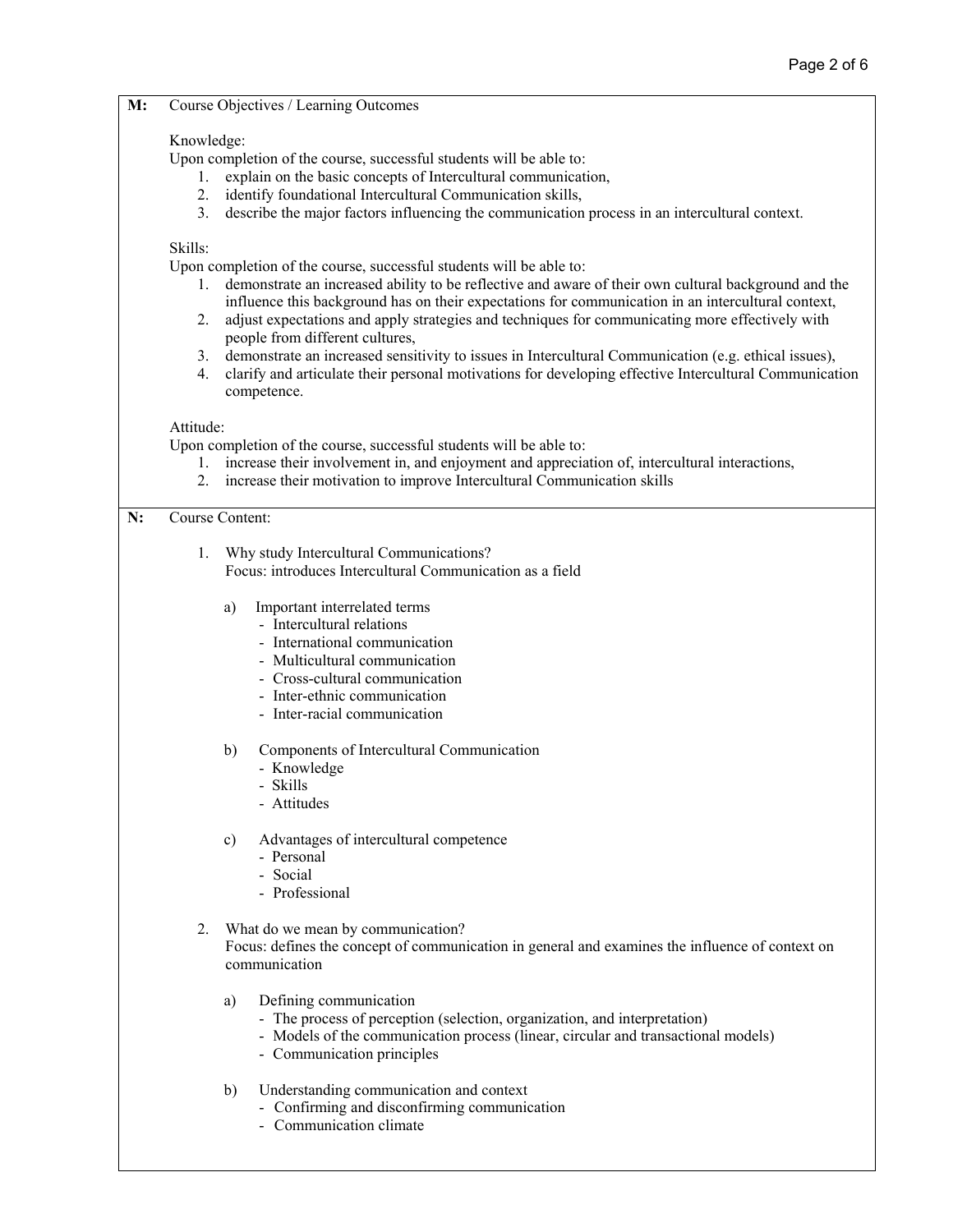- c) Examining communication and the self - Identity development and communication
	- The self in one-to-one communication
- 3. What do we mean by Intercultural Communication? Focus: defines the concept of Intercultural communication in relation to communication in general and examines taxonomies that explain aspects of the intercultural experience.
	- a) Defining Intercultural Communication
	- b) Models describing Intercultural Communication -Degrees of interculturalness (Sarbaugh) -Continuum models (Samovar and Porter)
	-
	- c) Taxonomies for understanding Intercultural Communication -Kluckhohn and Strodtbeck's values orientations
		- -Hall's high and low context
		- -Triandis' individualism and collectivism
		- -Hofstede's cultural patterns
		- -Bond's Confucian cultural patterns
- 4. What factors influence the Intercultural Communication process? Focus: introduces the major cultural, social, and psychological factors that are commonly identified as influencing Intercultural communication
	- a) Cultural factors
		- Values, norms, and rules
		- World view
	- b) Social factors
		- Group memberships
		- Role attributions
	- c) Psychological factors
		- Categorization
		- Expectations
		- Attributions
	- d) Obstacles to Intercultural Communication
		- Uncertainty reduction theory
		- Attribution theory
- 5. How does verbal communication differ from culture to culture? Focus: introduces the idea that conventions of language use and communication and relational style vary across cultures
	- a) Verbal codes
		- Rule systems in verbal language
		- The Sapir-Whorf hypothesis
	- b) Translation, interpretation and additional language use
		- Challenges of equivalence
		- Influences of mother tongue culture on additional language use
	- c) Communication styles
		- Persuasive styles
		- Organizational preferences
		- Structure of conversations
		- Conversational rules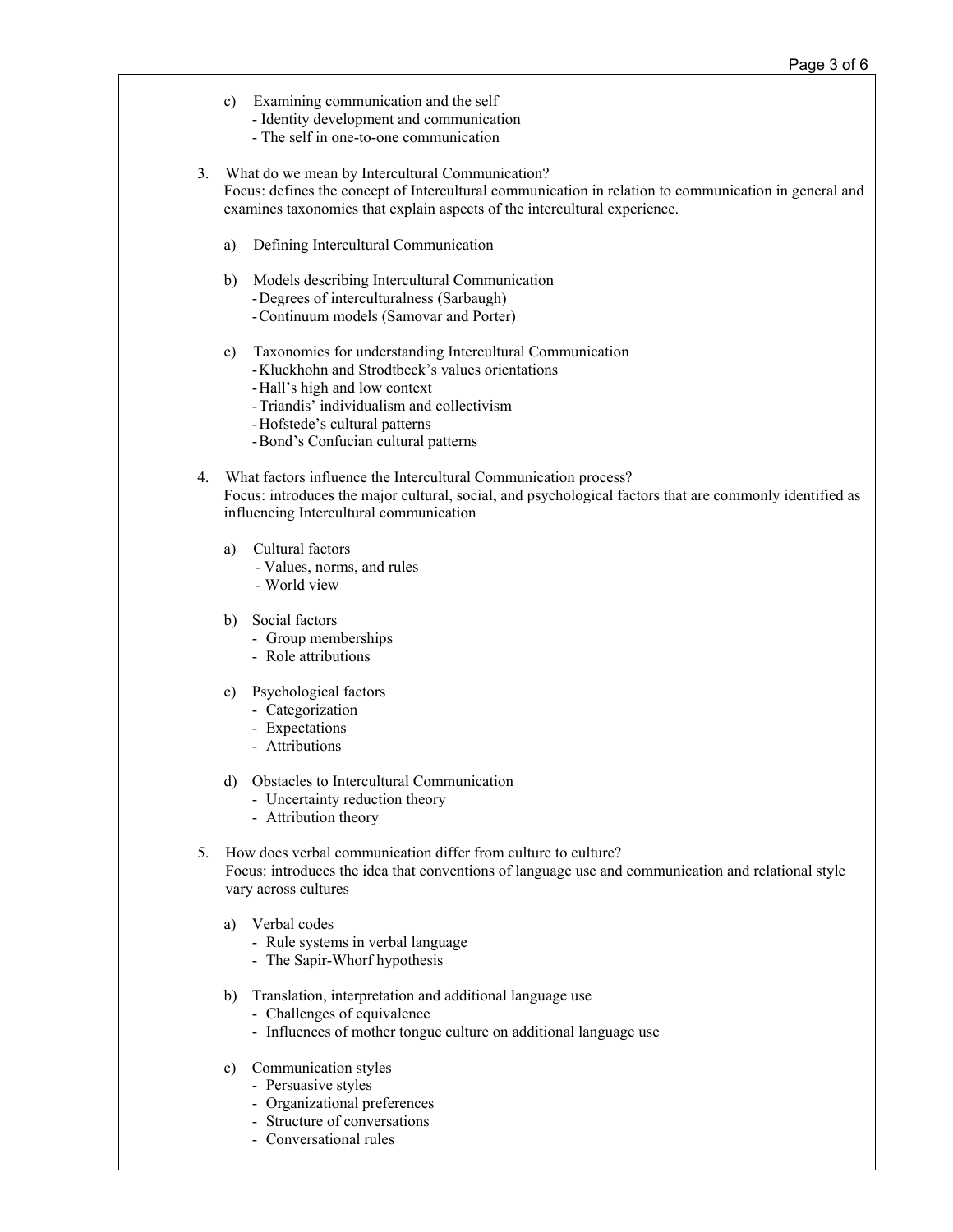- d) Relational styles
	- Variations in interpersonal relationships
	- Maintaining face in interpersonal relationships
- 6. How does non-verbal communication differ from culture to culture? Focus: introduces the idea of "difference" in communication as a manifestation of variations in nonverbal behaviour
	- a) Kinesics (body language)
		- Posture
		- Gestures
		- Gait

b) Paralanguage (vocal characteristics)

- Pitch
- Tone
- Volume
- Rate of speech
- Use of silence
- c) Proxemics (use of space)
- d) Chronemics (use of time)
	- Formal and informal time systems
	- Monochronic and polychronic time
- e) Olfactics (use of smell)
	- f) Haptics (use of touch)
	- g) Occulectics (eye contact)
- 7. How can we enhance our abilities to communicate with others who are different? Focus: defines the concept of Intercultural Communication competence and identifies the personal benefits of improving competence
	- a) Models of intercultural adaptation
		- Theories of culture shock
		- Models of culture learning
	- b) Knowledge (cognitive) dimension
		- Culture general and culture specific knowledge
		- Cultural self-knowledge
		- Language learning
		- Mindfulness (alert to differences and one's perception of them)
	- c) Skills (behavioural) dimension
		- Respect
		- Task role behaviour
		- Relational role behaviour
		- Interaction management
		- Relationship initiation and maintenance strategy
		- D.I.E. model (description, interpretation, and evaluation)
		- d) Attitude
			- Sensitivity to socio-cultural information
			- Empathy
			- Adaptability
			- Flexibility
			- Tolerance for ambiguity
			- Positive view of diversity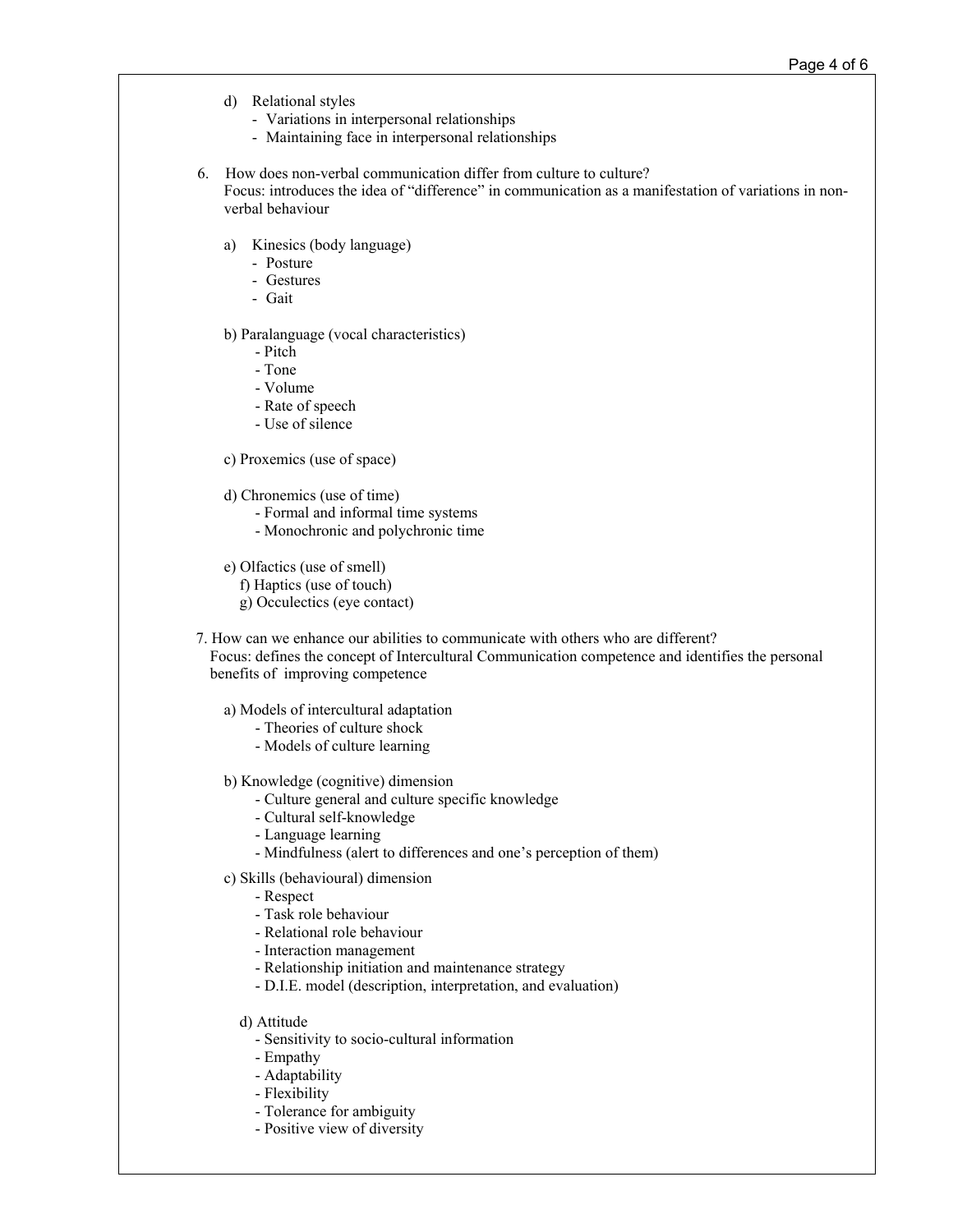|                                         | 8. What ethical issues arise in Intercultural Communication:                                                                                                                                             |                                     | Focus: identifies and addresses ethical issues that may arise in the context of Intercultural<br>Communications, and encourages students to formulate responses to those issues |  |  |  |  |
|-----------------------------------------|----------------------------------------------------------------------------------------------------------------------------------------------------------------------------------------------------------|-------------------------------------|---------------------------------------------------------------------------------------------------------------------------------------------------------------------------------|--|--|--|--|
|                                         | a) Ethical awareness<br>- Ethnocentrism                                                                                                                                                                  |                                     |                                                                                                                                                                                 |  |  |  |  |
|                                         | - Cultural relativity                                                                                                                                                                                    |                                     |                                                                                                                                                                                 |  |  |  |  |
|                                         | - Universal ethics.                                                                                                                                                                                      |                                     |                                                                                                                                                                                 |  |  |  |  |
|                                         |                                                                                                                                                                                                          |                                     |                                                                                                                                                                                 |  |  |  |  |
| $\mathbf{O}$ :                          | Methods of Instruction                                                                                                                                                                                   |                                     |                                                                                                                                                                                 |  |  |  |  |
|                                         | The teaching methods will require teacher interaction as coaches and as facilitators for students' active<br>participation in the learning process. The following is a list of instructional strategies. |                                     |                                                                                                                                                                                 |  |  |  |  |
|                                         |                                                                                                                                                                                                          | <b>INTERACTIVE TEACHING METHODS</b> |                                                                                                                                                                                 |  |  |  |  |
|                                         | 1. Lecture                                                                                                                                                                                               |                                     | 8. Simulations and briefings                                                                                                                                                    |  |  |  |  |
| 2. Academic readings<br>3. Videos/film  |                                                                                                                                                                                                          |                                     | 9. Artistic representations<br>10. Media reports/stories                                                                                                                        |  |  |  |  |
|                                         | 4. Literature                                                                                                                                                                                            | 11. Student interviews              |                                                                                                                                                                                 |  |  |  |  |
| 5. Guest speakers                       |                                                                                                                                                                                                          | 12. Class discussions               |                                                                                                                                                                                 |  |  |  |  |
|                                         | 6. Cultural informants                                                                                                                                                                                   | 13. Fish bowls                      |                                                                                                                                                                                 |  |  |  |  |
| 7. Class exchanges<br>14. Buzz groups   |                                                                                                                                                                                                          |                                     |                                                                                                                                                                                 |  |  |  |  |
| 15. Role plays with professional actors |                                                                                                                                                                                                          |                                     |                                                                                                                                                                                 |  |  |  |  |
| <b>ACTIVE PARTICIPATION OF STUDENTS</b> |                                                                                                                                                                                                          |                                     |                                                                                                                                                                                 |  |  |  |  |
|                                         | In-class activities<br>A.                                                                                                                                                                                |                                     |                                                                                                                                                                                 |  |  |  |  |
|                                         | Role Plays<br>1.                                                                                                                                                                                         | 13.                                 | Value-clarification exercises                                                                                                                                                   |  |  |  |  |
|                                         | 2.<br>Negotiations                                                                                                                                                                                       | 14.                                 | Cultural manifestos                                                                                                                                                             |  |  |  |  |
|                                         | 3.<br>Interviews                                                                                                                                                                                         | 15.                                 | Introductory cultural profiles                                                                                                                                                  |  |  |  |  |
|                                         | 4.<br>Group discussions<br>5.<br>Group projects                                                                                                                                                          | 16.<br>17.                          | Quick writes<br>Brainstorming                                                                                                                                                   |  |  |  |  |
|                                         | 6.<br>Problem-solving                                                                                                                                                                                    | 18.                                 | Conflict resolution exercises                                                                                                                                                   |  |  |  |  |
|                                         | 7.<br>Case studies                                                                                                                                                                                       | 19.                                 | Dramatizations                                                                                                                                                                  |  |  |  |  |
|                                         | 8<br>Debates                                                                                                                                                                                             | 20.                                 | Lecture summaries                                                                                                                                                               |  |  |  |  |
|                                         | 9.<br>Discussions                                                                                                                                                                                        | 21.                                 | Impromptu presentations                                                                                                                                                         |  |  |  |  |
|                                         | 10. Presentations                                                                                                                                                                                        | 22.<br>23.                          | Diagnostic self-assessments                                                                                                                                                     |  |  |  |  |
|                                         | 11. Film/video analyses                                                                                                                                                                                  |                                     | Goal setting and self-evaluations                                                                                                                                               |  |  |  |  |
|                                         | Out-of-class activities<br><b>B.</b>                                                                                                                                                                     |                                     |                                                                                                                                                                                 |  |  |  |  |
|                                         | Field observations<br>1.                                                                                                                                                                                 | 11.                                 | Artistic representations                                                                                                                                                        |  |  |  |  |
|                                         | 2.<br>Contact assignments                                                                                                                                                                                | 12.                                 | Research survey questions                                                                                                                                                       |  |  |  |  |
|                                         | 3.<br>Transformative journals                                                                                                                                                                            | 13.                                 | Community tours                                                                                                                                                                 |  |  |  |  |
|                                         | 4.<br>Intercultural discovery tasks                                                                                                                                                                      | 14.                                 | Video productions                                                                                                                                                               |  |  |  |  |
|                                         | 5.<br>Culture-partner exchanges                                                                                                                                                                          | 15.                                 | Internships                                                                                                                                                                     |  |  |  |  |
|                                         | 6.<br>Literature reviews/analysis<br>7.<br>Field study projects                                                                                                                                          | 16.<br>17.                          | Annotated bibliographies<br>Guest speakers                                                                                                                                      |  |  |  |  |
|                                         | 8.<br>Graph/table/chart productions                                                                                                                                                                      | 18.                                 | Campus/public events                                                                                                                                                            |  |  |  |  |
|                                         | 9.<br>Social/ethical issues portfolios                                                                                                                                                                   | 19.                                 | Newspaper/magazine article summaries                                                                                                                                            |  |  |  |  |
|                                         | 10.<br>Culture-contrast research papers                                                                                                                                                                  |                                     |                                                                                                                                                                                 |  |  |  |  |